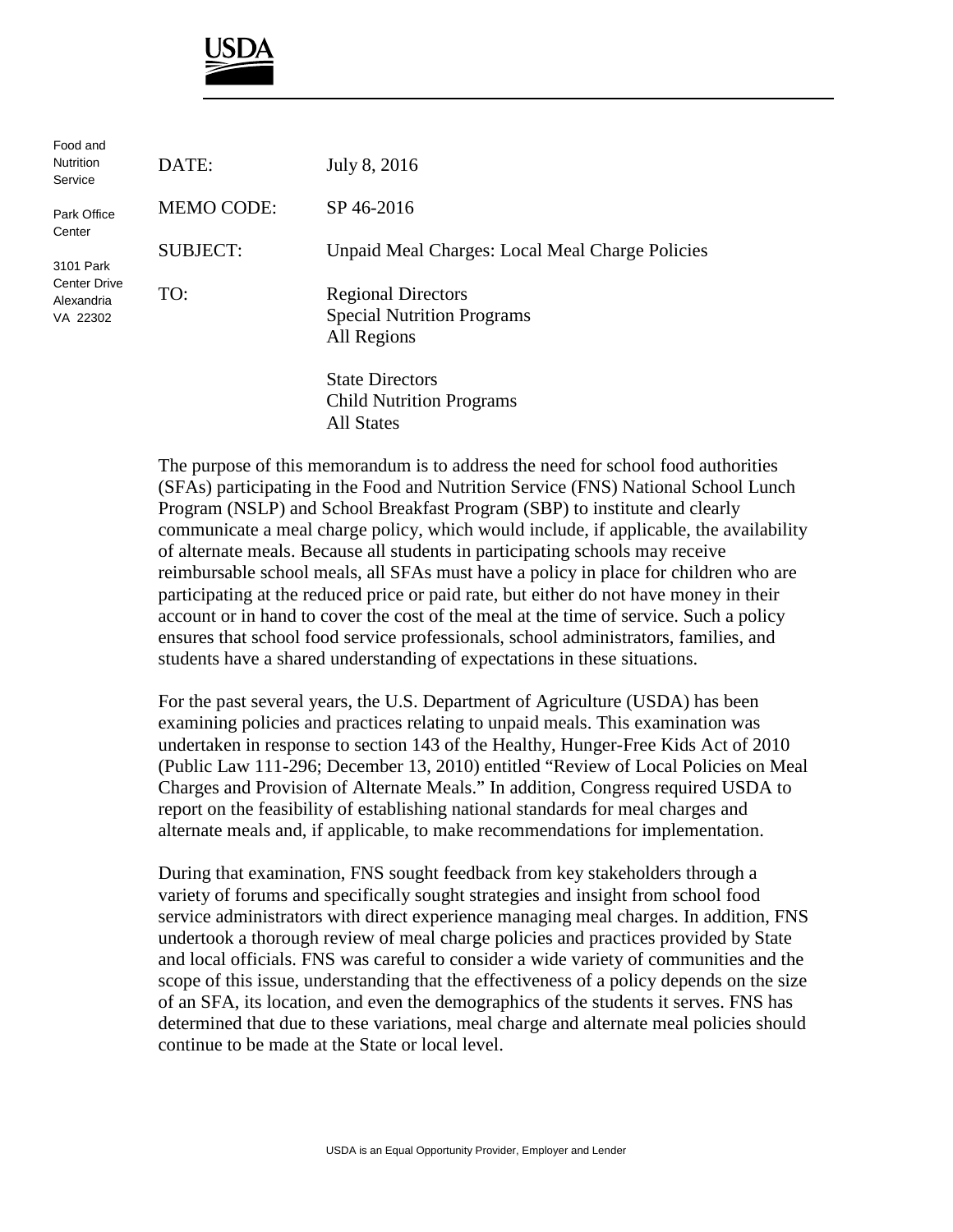Regional Directors State Directors Page 2

## **Establishing a Meal Charge Policy**

It is important that meal charge and alternate meal policies are clearly communicated to school administrators, school food service professionals, families, and students. Stakeholders at the local, State, and national levels emphasized that developing and communicating meal charge policies prevents confusion for students and families and promotes effective financial management of the school meal programs.

As stated in program regulations at 7 CFR 245.5, parents or guardians of all children in attendance at schools participating in a Federal school meal service program must be informed of the availability of reimbursable school meals and must be provided information about applying for free or reduced price meals. This is consistent with the Richard B. Russell National School Lunch Act (NSLA), which states at 42 U.S.C. 1758(b)(2)(A) that SFAs shall publicly announce the income eligibility guidelines for free and reduced price meals on or before the opening of school annually. Federal regulations at 7 CFR 210.12 also require that SFAs promote activities to involve students and parents or guardians in the school meal programs and inform families about the availability of the SBP. Including students, families, and the school community in establishing and developing a communication plan for the meal charge policy complements the public announcement of meal eligibility requirements in 7 CFR 245.5 and is consistent with the involvement required in 7 CFR 210.12.

Information about the availability of the school meal programs and their benefits may be communicated using a variety of methods, but the regulation requires that all families are notified. This notification is in addition to general releases such as public releases to local media outlets or those posted on school or district websites. For example, many school districts send the school meal application and instructions on how to apply in a back-toschool packet mailed to families. Consistent with this long-established practice, stakeholder feedback indicated that many SFAs also use existing notification methods to communicate their meal charge policies to parents, guardians, and students.

Based on these provisions, and consistent with key stakeholders' current practices, FNS has determined that students and their parents or guardians also must be informed about how students who pay the full or reduced price cost of a reimbursable meal are impacted by having insufficient funds on hand or in their account to purchase a meal. Therefore, no later than July 1, 2017, all SFAs operating NSLP and/or SBP must have a written and clearly communicated meal charge policy in order to ensure a consistent and transparent approach to this issue. Policies developed at the SFA level must be provided to the State agency during the Administrative Review.

## **Meal Charge Policy Considerations**

State agencies and SFAs have discretion in developing the specifics of individual policies including the level at which the policy is developed. Some State agencies may choose to develop a State-level meal charge policy to be implemented by all SFAs operating the NSLP and SBP throughout the State. If the State agency does not develop a State-level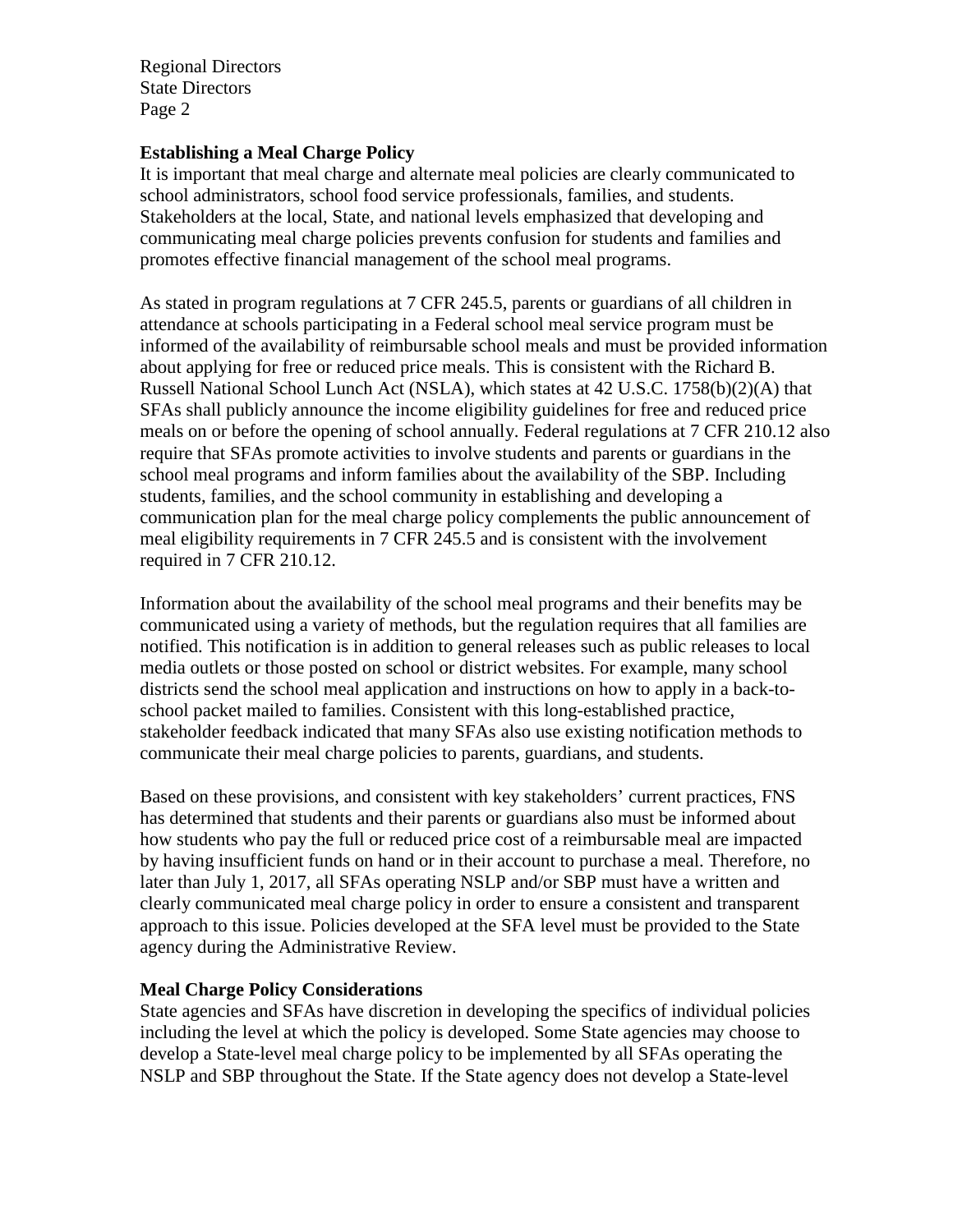Regional Directors State Directors Page 3

policy, SFAs must develop and implement an SFA-level policy for each school operating the NSLP and SBP. While the policy is developed at the State or SFA-level, the policy may vary for elementary, middle, and high schools, as discussed below.

In developing a meal charge policy, FNS encourages adoption of policies that allow children to receive the nutrition they need to stay focused during the school day, minimize identification of children with insufficient funds to pay for school meals, and maintain the financial integrity of the nonprofit school food service account (NSFSA). However, the specific policy is at the discretion of the State agency or SFA, as applicable. Policies may allow students to charge all types of available reimbursable meals, offer alternate meals, impose a limit on charges, or allow neither meal charges nor offer alternate meals. Additionally, policies may be consistent for all students or vary based on student grade levels.

SFAs also must include policies regarding the collection of delinquent meal charge debt in the written meal charge policy. In establishing policies regarding collection of delinquent debt, SFAs are encouraged to consider the benefits of potential collections in the context of the costs that would be incurred to achieve those collections. Additional guidance on how Federal regulations and the definition of "bad debt" apply to the NSFSA when unpaid meal charges are not collected may be found in SP 47-2016, *Unpaid Meal Charges: Clarification on Collection of Delinquent Meal Payments*, July 8, 2016.

Please note that, as with all aspects of program operations, food service management companies must operate in compliance with meal charge policies established by the State agency or SFA.

## **Policy Communications**

Whether developed at the State or SFA-level, SFAs must ensure that the policy is provided in writing to all households at the start of each school year and to households that transfer to the school during the school year. Additionally, SFAs are encouraged to include the policy in student handbooks and/or in online portals households use to access student accounts. SFAs are encouraged to use multiple methods to disseminate the policy. The written policy also could be provided again to the household through mail or email the first time the policy is applied to a specific student.

SFAs also must provide the meal charge policy to all school or SFA-level staff responsible for policy enforcement. This includes school food service professionals responsible for collecting payment for meals at the point of service, staff involved in notifying families of low or negative balances, and staff involved in enforcing any other aspects of the meal charge policy. School social workers, school nurses, the homeless liaison, and other staff members that may assist students in need also should be informed of the policy. FNS also encourages SFAs to provide information about the policy to principals, assistant principals, and other administrators to ensure they are familiar with and supportive of the policy.